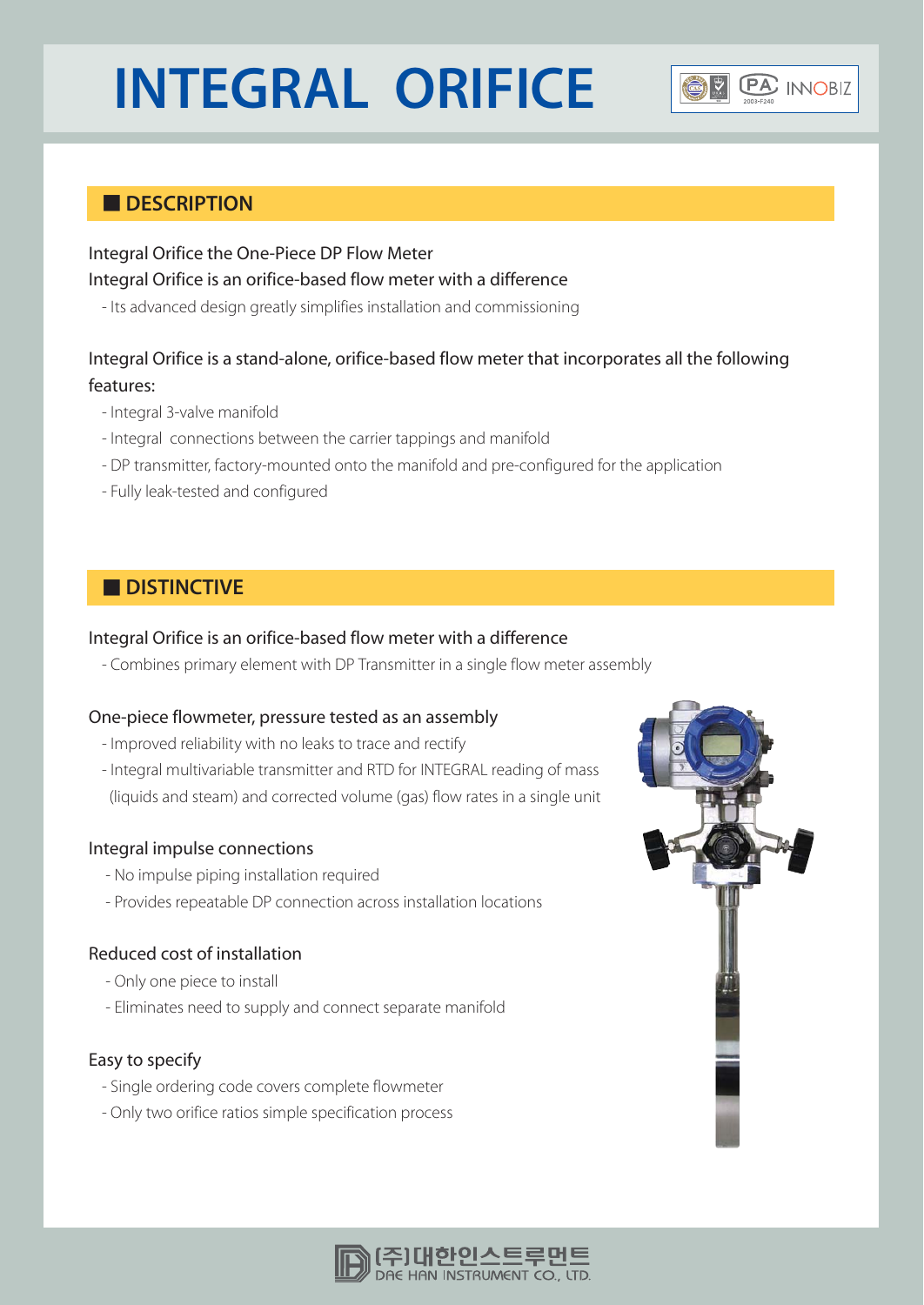# **INTEGRAL ORIFICE**



# ơ **Model : DHIO-FM**



The integral orifice is a flow element capable of beingclose coupled with differential pressure transmitters tomake a complete flow meter. It provides easy-to-install, low-cost measurement of the small flows found frequentlyin plant metering operations and research projects. It can be ordered with internal NPT threads or flanged piperuns, welded both upstream and downstream of the flowrestriction.

The orifice assembly may be directlymounted to the transmitter or remote using optionaladapter kit 155S711.

# **Model : DHIO-BN Model : DHIO-BY**



Integral Orifice Block Type-a compact flow meter, providing measurement Integrally in mass units for liquids and steam. Gas flow is measured Integrally in reduced volume units.



## **SPECIFICATIONS**

#### Fluids

- Liquids, gases and saturated steam

#### Materials

- Orifice assembly, stem and manifold : 316L Orifice Body : 304 SS, 304L SS, 316 SS, 316L SS

#### Process Connections

- Wafer body to fit between the following flange drillings:
- ASME B16.5 (ANSI) Class 150, 300, 600, 900, 1500#

#### Line Sizes

- 15A, 25A, 40A, 50A, 80A, 100A, 150A, 200A (1/2", 1 in., 11/2 in., 2 in., 3 in., 4 in., 6 in., 8 in.)

#### Temperature limited

- Process : -40 to 121 °C (-4 to 250 °F)
- Ambient : -40 to 70 °C (-4 to 158 °F)